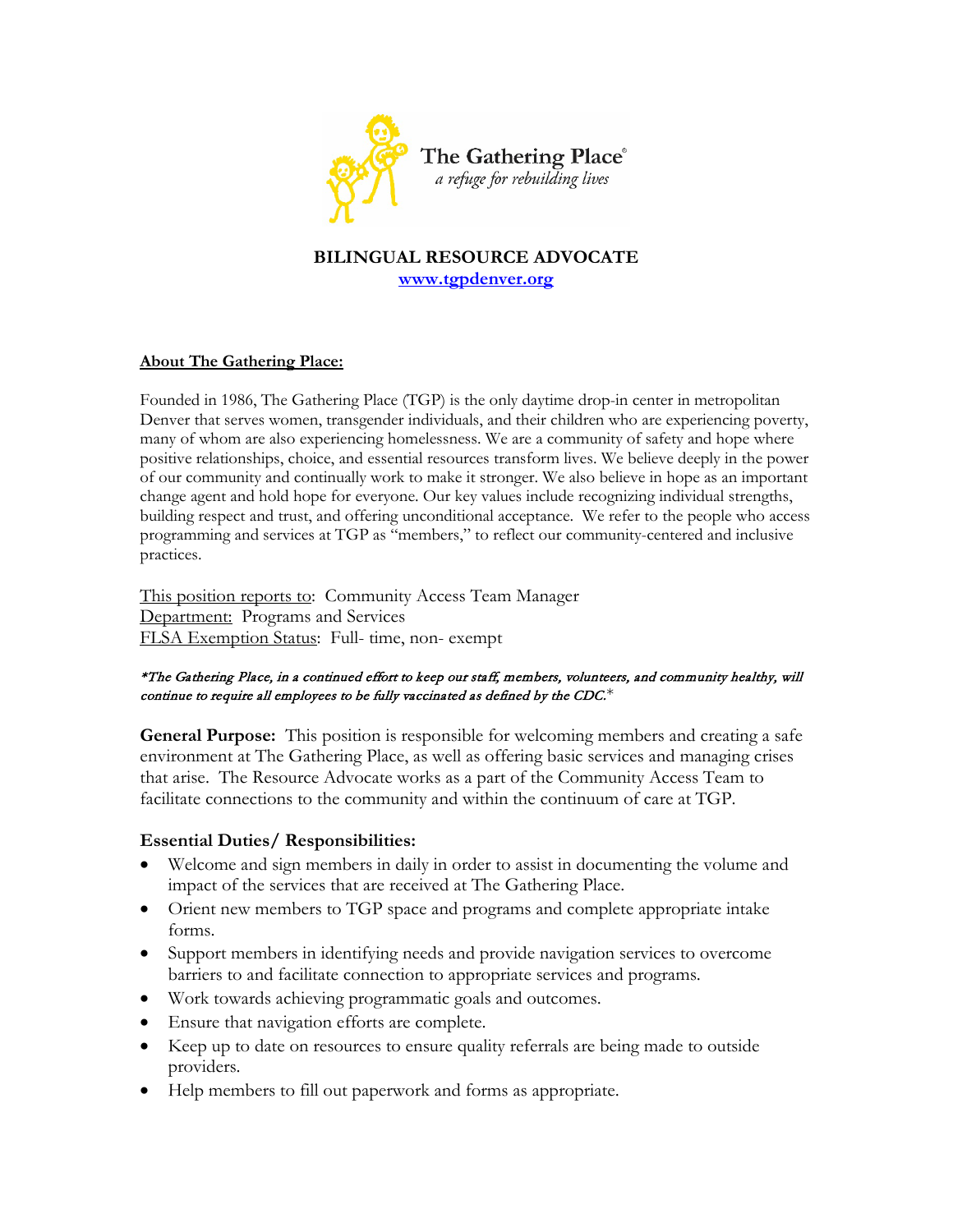- Ensure appropriate documentation and compliance around the distribution of direct member benefits
- Answer agency phones to provide general information, referrals, and crisis intervention on a daily basis.
- Provide services such as distributing mail, personal hygiene items, clothing, and food.
- Sign members up daily for various internal services such as showers, laundry, and nap room.
- Ensure completion of all program effort documentation and data entry as required, in a timely manner.
- Accept donations and provide receipts on an as-needed basis.
- Milieu management in order to maintain a safe environment for the community at all times.
- Is knowledgeable about other TGP programs and services and makes appropriate internal referrals.
- Responsible for crisis management and intervention; be able to make decisions regarding de-escalating violence and aggression.
- Intervene with drug and alcohol behavior and chronic mental illness.
- Engage with members daily in order to build positive relationships and enrich our community.
- Interact with our agency volunteers and volunteers from collaborative agencies to ensure that daily services are delivered seamlessly.
- Maintain confidentiality of all members.
- Demonstrate respect, cultural competence, and knowledge of trauma informed care in interactions with TGP members, staff, and collaborative partners
- Timely review and response to e-mail
- Conduct oneself in a professional manner
- Regular participation in supervision, training, and staff meetings
- Other duties as assigned by supervisor

## **Supervisory Duties:** None

## **Job Qualifications**

Knowledge, Skills and Abilities

- Must be bilingual in Spanish and can assist with the translation of basic documents and forms as needed
- Must have skills in crisis management and de-escalation
- Must have conflict management skills
- Knowledge of resources in Denver for homeless individuals
- Ability to communicate clearly orally and in writing.
- Current knowledge of or desire to learn Microsoft Outlook, Word, Excel, and other computer programs and software.
- Ability to multi-task in a unique, fast-paced environment.